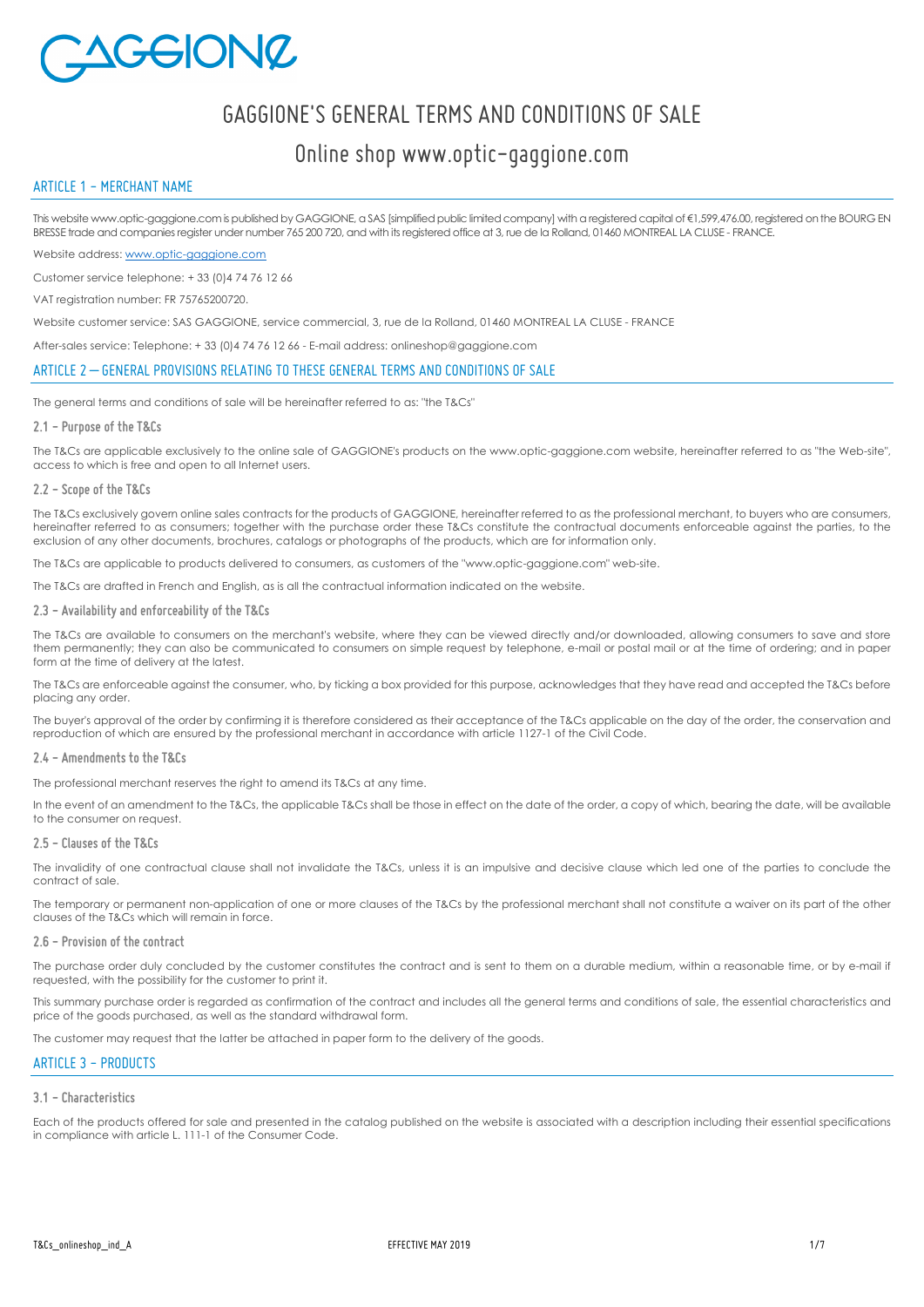

Photographs depicting the products do not constitute a contractual document.

#### **3.2 - Instructions for use and precautions for use**

The method for using the product, if an essential element, is indicated in the electronic catalog, thus allowing the customer to print or download it.

It can still be provided to the customer on delivery of the product at the latest.

Similarly, the usage conditions, terms and restrictions for products sold on the website are indicated in the electronic catalog and are the subject of a notice sent with the product, on delivery at the latest, if it is not possible to download them or print them from the website.

#### **3.3 - Compliance**

The products comply with all French and European regulations and standards in force relating to personal health and safety, fair trading practice and consumer protection at the time they are placed on the market.

# ARTICLE 4 - PRICES

#### **4.1 - Retail prices**

In accordance with article L. 112-1 of the Consumer Code and before the acceptance of any order, the retail prices for each of the products appearing in the electronic catalog, are indicated in euros, inclusive of all taxes and excluding delivery costs.

The total amount due by the consumer is indicated on the order confirmation page, including the cost of transport or shipping.

The retail price of a product is the one in force on the day of the order.

For deliveries outside of France, the provisions of the General Tax Code relating to VAT will be applied, more particularly concerning the following countries:

- Deliveries in Belgium: application of VAT at 21%
- Deliveries in Monaco and Luxembourg: French VAT rate applied.

In the event of a price promotion, the professional merchant undertakes to apply the promotional price to any order placed during the promotion period.

The order is final and ownership of the products transferred to the consumer only after full payment of the corresponding price and transport costs.

#### **4.2 - Amendments**

The professional merchant reserves the right to amend its prices at any time, while guaranteeing the consumer that the price applied will be that in force on the day the order is placed.

# ARTICLE  $5 - 0$ FFFR

# **5.1 - Domain**

The online sales offers presented on the website are reserved for consumers residing in all countries of the world except North Korea and Iran.

#### **5.2 - Duration**

The online sales offers presented on the site are valid, unless otherwise indicated, as long as the products are listed in the electronic catalog and within the limits of available stocks.

#### **5.3 - Acceptance**

The consumer's acceptance of the offer is confirmed, in accordance with the double-click process, by confirmation of the order, after having confirmed acknowledgment by the customer that they have received all the information provided for in article L 221-11 of the Consumer Code and L 221-14 of the Consumer Code and in particular that which states "The order is with payment obligation". By ordering online you authorize us to create a business account in your name. You will be able to modify your information at any time.

# ARTICLE  $6 - 0$ RDER

#### **6.1 - Contract conclusion procedure**

To place an order, the consumer, having filled their virtual shopping-cart indicating the selected products and desired quantities, ticks the box opposite the sentence "I acknowledge that I have read the merchant's general terms and conditions of sale, agree to them, and have received information concerning the essential specifications of the products purchased and their price, as well as the fact that my order entails payment."

The customer then clicks on the "Order" button and provides the necessary information for delivery and payment.

Before clicking on the "Confirm order" button, the consumer can check the details of their order and the total price; as well as return to the previous pages to correct any errors or modify their order if necessary.

Confirmation of the order by clicking on the "Confirm and pay" button implies acceptance of the T&Cs without reservation and constitutes the contract.

An e-mail acknowledging receipt of the order and its payment is sent by the merchant as soon as possible; the T&Cs and withdrawal form will be systematically attached to the e-mail.

#### **6.2 - Changing the order**

Any changes to the order by the consumer after confirmation will be subject to the acceptance of the professional merchant.

The consumer can add new products to a confirmed order, as long as the order has not already been packaged for delivery.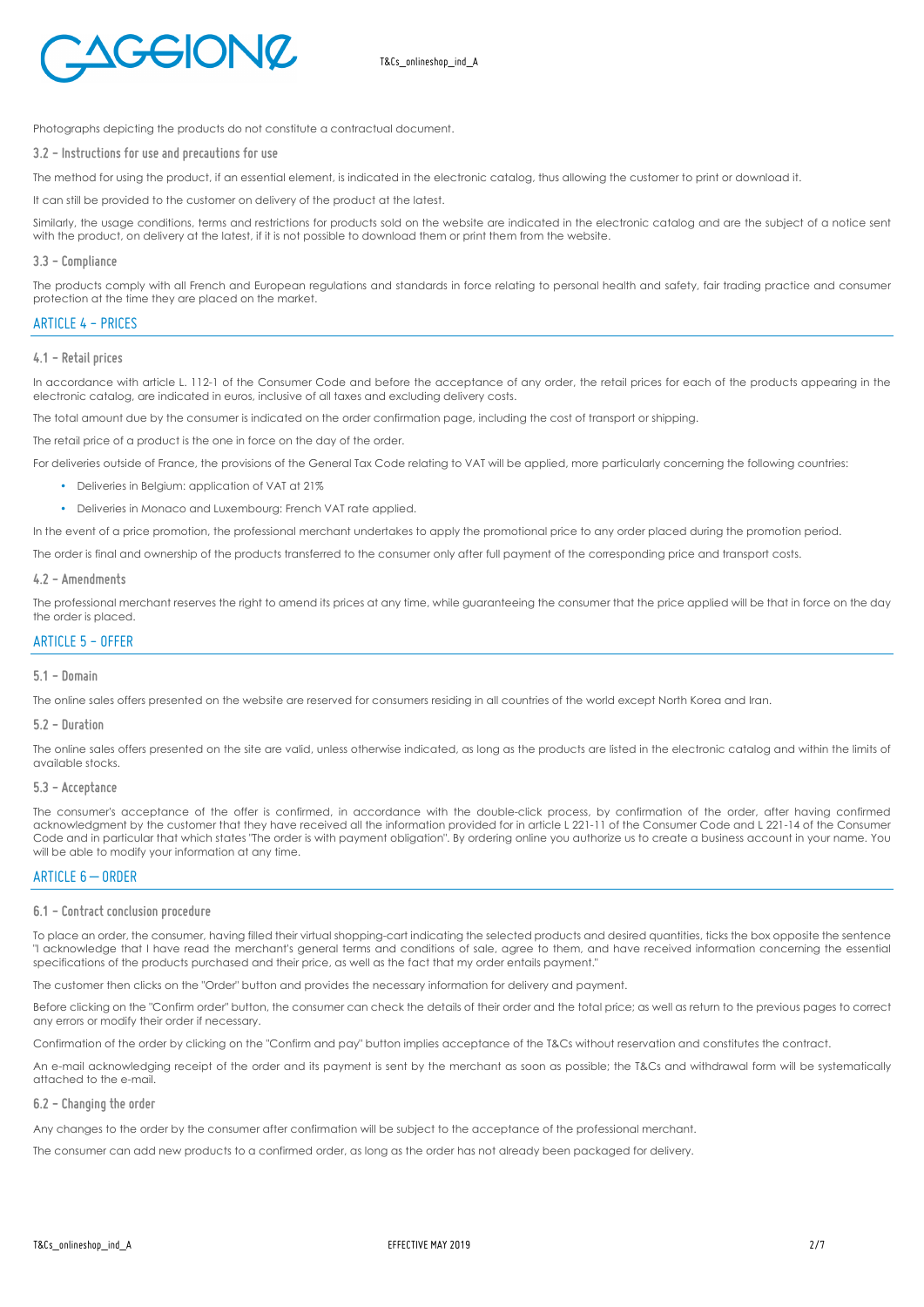

# T&Cs\_onlineshop\_ind\_A

The professional merchant reserves the right to make changes to the product ordered in response to technical developments subject to the conditions provided for in Article R. 212-4 paragraph 4 of the Consumer Code.

#### **6.3 - Confirmation of the order**

The professional merchant reserves the right to refuse any order for legitimate reasons and, more particularly, if the quantities of products ordered are abnormally high for buyers with the status of consumers.

#### **6.4 - Unavailability of ordered products**

If the products ordered are not available for delivery, the professional merchant will immediately inform the consumer and may offer an alternative product of equivalent quality and price.

In the event of disagreement, the consumer will be reimbursed as soon as possible, at the latest within thirty days of the initial payment.

# ARTICLE 7 – CONTRACT

#### **7.1 - Conclusion**

The sales contract is established when the consumer clicks on the "Confirm and pay" button when confirming their order.

#### **7.2 - Storage and proof**

Communications, purchase orders and invoices are stored on a reliable and durable medium, such that reliable and durable copies are archived in accordance with article 1379 of the Civil Code.

These communications, purchase orders and invoices may be produced as proof of the contract.

#### **7.3 - Withdrawal**

From the date of reception receipt of the products, the consumer has withdrawal period of fourteen days during which they may return the delivered products, without having to give a reason or pay any penalties, to the following address: SAS GAGGIONE, Service commercial, 3, rue de la Rolland, 01460 MONTREAL LA CLUSE - FRANCE, using the withdrawal form sent at the same time as the consumer's order confirmation, or by downloading it from the SAS GAGGIONE sales website and returning it completed and signed to the following address: SAS GAGGIONE, Service commercial, 3, rue de la Rolland, 01460 MONTREAL LA CLUSE - FRANCE.

Return costs are the responsibility of the consumer and the product or products will be returned under the consumer's responsibility, at the latest within fourteen (14) days following the confirmation of their decision to withdraw.

To return the products, the consumer must first send an e-mail to the professional merchant at the following address: onlineshop@gaggione.com, specifying the number of the canceled order.

The professional merchant will refund the cost of the products at their purchase price including VAT.

This refund will be made within fourteen days of receipt of the returned products, or within fourteen days of the customer's supporting documentation of their shipment, provided that the returned products are in their original packaging, complete, in perfect condition and accompanied by the original purchase invoice.

The right of withdrawal may never be exercised in the case of the supply of goods which have been unsealed by the consumer after delivery, and which cannot be returned for reasons of hygiene or health protection, or of goods which, after having been delivered and by their nature, are inextricably mixed with other items of supply of audio or video recordings or computer software when they have been unsealed by the consumer after delivery, or in the case of supplies of goods which may deteriorate or expire rapidly.

The return of products is the responsibility of the consumer, it is up to the consumer to ensure that the return is tracked and registered with the value of the product declared.

#### **7.4 - Termination**

The contract may be terminated by the consumer in the event of:

- Delivery of a product that does not conform to the product's stated specifics;
- Delivery exceeding the deadline set in the purchase order for products with a value of more than EUR 500 subject to the conditions provided for in article 9.1. of the T&Cs;
- A price increase not justified by a technical modification to the product imposed by the public authorities.

In all these cases, the consumer may demand repayment of the deposit paid when the order was placed, plus interest at the statutory rate calculated from the date the deposit is credited to our account.

The contract can be terminated by the professional merchant in the event of:

- Refusal by the consumer to take delivery:
- Failure to pay the price (or the balance of the price due) at the time of delivery.

In all these cases, the professional merchant will retain the deposit paid when the order was placed as compensation.

#### ARTICLE 8 – PAYMENT

#### **8.1 - Payment terms and conditions**

Payment is made immediately by bank card when the order is placed.

Payment is made exclusively in euros.

**8.2 - Secure payments**

The site has a secure online payment system that allows consumers to encrypt the transmission of their banking data.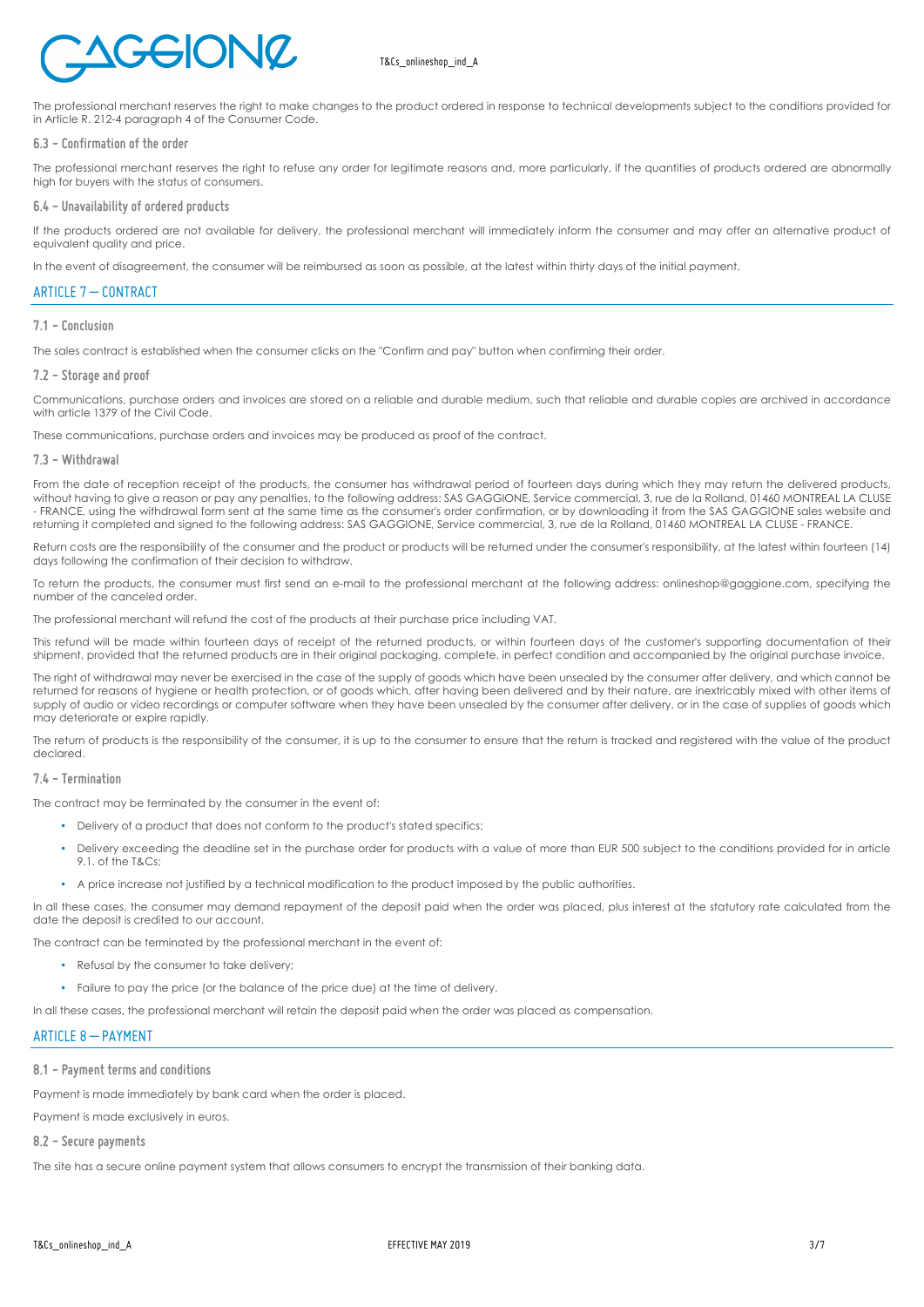# GEIONZ

The security of the payment between the consumer's computer and the merchant's payment service is based on the implementation of secure technology. Payment information is systematically encrypted when it is transmitted via the Internet. The secure payment platform that processes bank card data meets the requirements of the PCI DSS Compliance standard.

# ARTICLE 9 – DELIVERY

#### **9.1 - Delivery time**

The professional merchant undertakes, in accordance with the delivery date indicated on the website for each of the products and depending on the delivery method chosen by the customer at the time the order is placed, to deliver the products within a period ranging from 2 to 10 days.

The starting point for the delivery time is postponed to the 2nd working day following any order placed on a Saturday, Sunday or public holiday.

Whatever the method chosen by the customer in point 9.3, shipment takes place on the 2nd working day following the order when placed during a weekend or on a public holiday.

Subject to restrictions relating to the starting point of the delivery time and shipping time, deliveries take place from Monday to Friday, except public holidays.

#### **9.2 Delivery delays**

A delivery delay exceeding seven days and not due to force majeure may result in cancellation of the sale by the consumer who, within sixty working days from the indicated delivery date, renounces their order by registered letter with acknowledgment of receipt, returns the products if applicable if they have been delivered and receives from the seller at the latest within thirty days, a refund for their payment, excluding any compensation.

#### **9.3 Delivery terms and conditions**

Depending on the volume of the order, delivery can be made by carrier and with exclusive delivery to the customer's home, with delivery times included (from 96 hours to a maximum of 15 working days).

It is hereby stated that this time will be increased when an order is placed during a weekend or on a public holiday by the number of days preceding the first working day, on which shipment is possible.

Deliveries are possible from Monday to Friday, excluding public holidays.

Delivery does not include the installation or any assembly of the purchased products.

In the event of specific requests from the buyer concerning an additional service during delivery, in particular regarding which floor, without this list being exhaustive, a request must be sent to the merchant at the address onlineshop@gaggione.com before confirmation and payment of the order.

If the specific request is accepted by the merchant, this acceptance being systematically given in writing, the costs related thereto will be invoiced as a supplement, whereby the customer will be informed of these costs in advance before they confirm their order.

Any complaint regarding a delivery error must be made by the consumer to the professional merchant on the day of delivery itself, or on the first working day following delivery at the latest.

Delivery is effective by notice of availability or by post or by delivery notice from the carrier.

Delivery is deemed to have been made, notwithstanding the customer's absence, at the time of the delivery note or attempted delivery note or notice of the place where the goods can be collected in the event of absence.

In the event of absence, whether delivery is made by post or by carrier, or courier, the arrangements for collecting or requesting a new delivery date shall be transmitted by any means to the customer, either by notice left in the mailbox, SMS, text message or e-mail.

In the case of delivery by post or by a carrier, a delivery note must be signed by the consumer who must check upon receipt the suitability and condition of the packaging of the product.

GAGGIONE does not refund any items not collected by the customer at a collection point, post office or in any depot designated by the carrier, when the customer has been duly notified of their availability; the return costs are automatically charged to the customer.

In the event of deterioration or partial loss of the product, the consumer must, on receipt, write complete and precise reservations on the delivery note, a copy of which will be sent to the professional merchant and, within three days of receipt, inform the carrier of these reservations by registered letter with acknowledgment of receipt in accordance with article L. 133-3 of the Commercial Code.

#### **9.4 Transport or delivery costs**

After having confirmed the contents of their shopping cart, the customer can choose a delivery method, from amongst those offered by the professional merchant, before definitively confirming the order and proceeding to the payment stage.

The professional merchant may impose a method of delivery on the customer under certain circumstances depending on the volume of the product(s) ordered.

The cost of transport is indicated to the customer before confirmation of the order and payment.

#### **9.5 Product conformity**

If the product does not conform to the order, the consumer must send a complaint to the professional merchant in order to obtain a replacement for the product or cancel the sale.

#### **9.6 Product unavailability**

In the event of products being unavailable for delivery, the professional merchant may offer, under the conditions provided for in article 6-4 of the T&Cs, an alternative product of equivalent quality and price.

#### **9.6 Failure to deliver**

A total failure to deliver results in the automatic cancellation of the contract of sale.

# ARTICLE 10 - WARRANTIES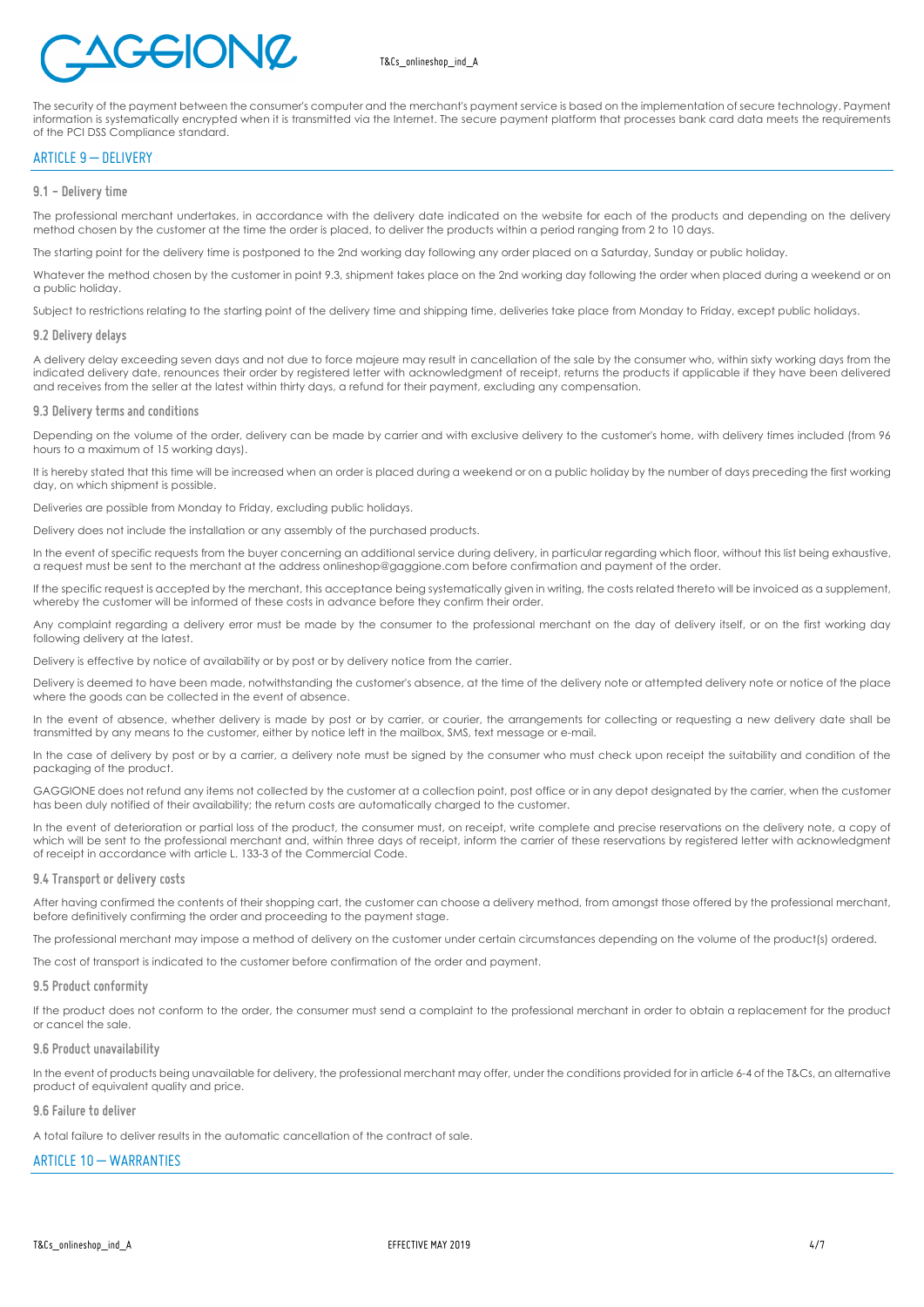

#### **10.1 Legal warranties**

All products supplied by the professional merchant benefit from the legal warranty of conformity provided for in articles L. 217-4 to L. 217-14 of the Consumer Code and the legal warranty against hidden defects provided for in articles 1641 to 1649 of the Civil Code.

Under these warranties, the professional merchant undertakes, at the consumer's choice, to refund or exchange the defective products or products that do not correspond to the order, subject to the availability of parts.

These provisions are not exclusive of the right of withdrawal provided for in paragraph 7.3 hereof.

#### **10.2 After-sales service**

Warranty claims should be sent by post to our After-sales Service at the following e-mail address: onlineshop@gaggione.com or to the following postal address: SAS GAGGIONE, Service commercial, 3, rue de la Rolland, 01460 MONTREAL LA CLUSE - FRANCE.

Products covered by the warranties must be returned new, complete and in their original condition and packaging after receipt and confirmation of the complaint by After-sales Service.

#### **10.3 Warranty clauses**

Exemption or limitation clauses for rights granted to consumers under legal warranties, which are deemed unwritten when concluded before any complaint is raised by the consumer, are valid when concluded after the complaint is made pursuant to article L. 241-5 of the Consumer Code.

#### **10.4 Warranty disclaimer**

Any products modified, incorporated or added by the consumer to another product are excluded from the warranty.

The warranty does not apply to apparent defects.

The warranty does not cover products damaged during transport or subjected to misuse.

All the provisions relating to the application of the Consumer Code concern only consumers actually residing in mainland France or its overseas territories.

These provisions apply in compliance with the relevant rules imposed by the European Union on European residents.

# ARTICLE 11 - LIABILITY

#### **11.1 Liability waiver**

The professional merchant may not be held liable in the event of non-performance or improper performance of the contract due either to the action of the buyer, or to the insurmountable and unforeseeable action of a third party to the contract, or to force majeure.

#### **11.2 Product safety defects**

In the event of damage caused by a lack of product safety, the consumer must immediately send a complaint to GAGGIONE's Customer Service department at the following Internet address: onlineshop@gaggione.com or to the following postal address: SAS GAGGIONE, Service commercial, 3, rue de la Rolland, 01460 MONTREAL LA CLUSE - FRANCE.

# ARTICLE 12 - TERMINATION CLAUSE

Cancellation of the order in the cases provided for in these T&Cs will be pronounced by simple registered letter with acknowledgment of receipt or by electronic letter and will be automatically acquired without legal formality.

# ARTICLE 13 - INTELLECTUAL PROPERTY

The elements reproduced on this website, photographs, visuals, texts, drawings, images, are the exclusive property of the company GAGGIONE, and protected by copyright, trademark and patent law.

Any reproduction and distribution of these elements, without the prior and express written authorization of GAGGIONE, exposes offenders to legal proceedings.

#### ARTICLE 14 - PERSONAL DATA

The collection of personal data, its use for processing orders and creating customer files and its distribution to third parties responsible for the execution and payment of orders, is subject to the consent of the data subject.

The processing of personal data, which is kept by the publisher solely for the purpose of proper administration of orders and business relations, is the subject of a declaration to the Commission Nationale Informatique et Libertés.

Customers with an account on www.optic-gaggione.com, have the possibility themselves to amend the information in their account and to rectify information concerning them.

All personal data transmitted directly and/or indirectly by customers of the www.optic-gaggione.com website is strictly confidential and used by GAGGIONE and its financial partners or carriers to carry out operations relating to orders, i.e. deliveries, invoices, accounting, follow-up of customer relations, such as conducting satisfaction surveys, complaints management and after-sales service, combating fraud, but also for the needs of GAGGIONE's management and commercial activities.

GAGGIONE has implemented the means necessary to comply with Regulation (EU) 2016/679 of the European Parliament and of the Council of 27 April 2016 on the protection of natural persons with regard to the processing of personal data and on the free movement of such data.

In particular, the measures implemented to ensure the security of the personal data collected and to prevent any fraudulent behavior.

Under the conditions defined by the French Data Protection Act and the European Regulation on the protection of personal data, individuals have the right to access data concerning them, and a right of rectification, query, restriction, data portability, and erasure that they may exercise by logging into "my account" and then "personal data".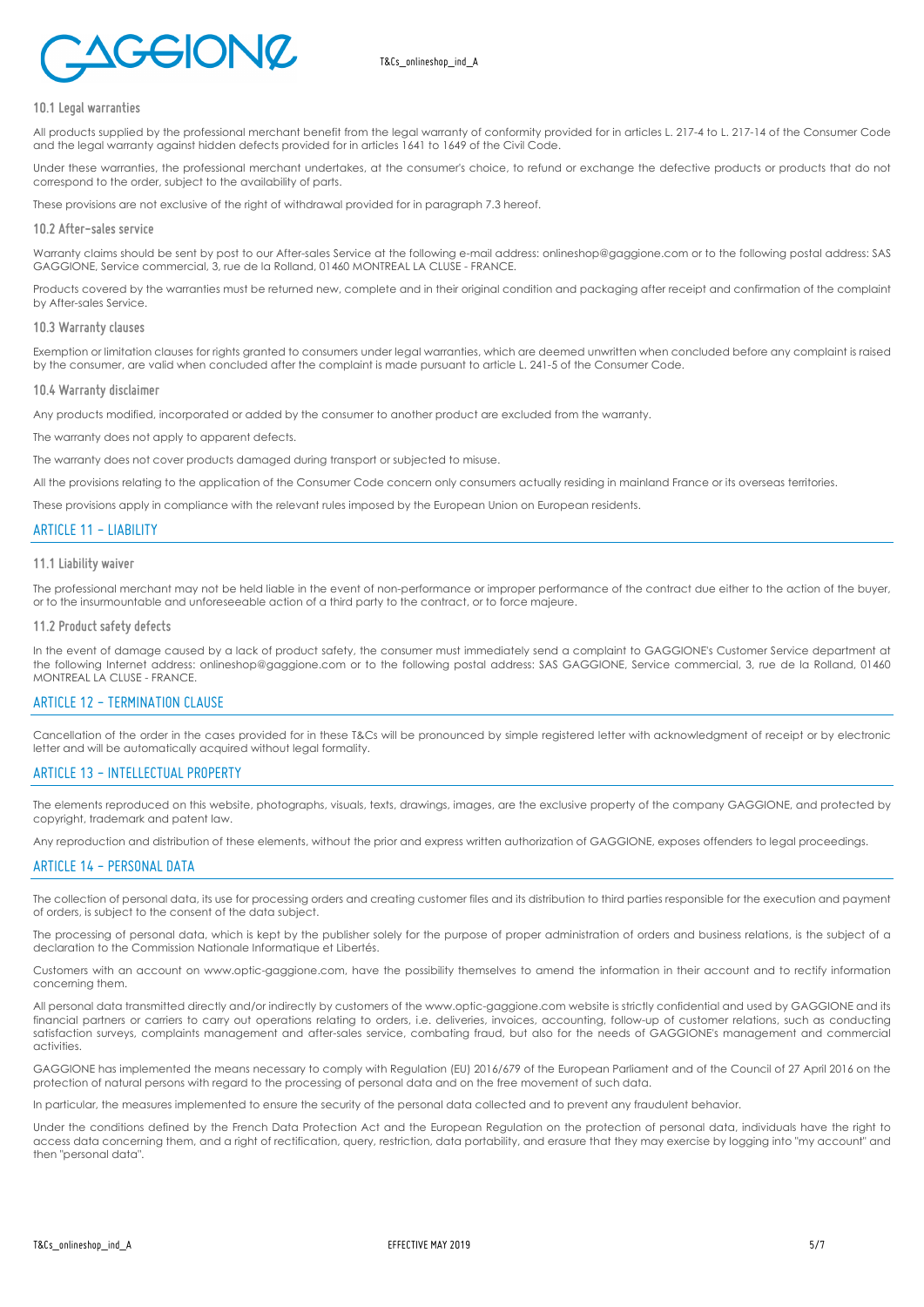

# T&Cs\_onlineshop\_ind\_A

Data subjects also have a right to object at any time, for reasons relating to their particular situation, to the processing of personal data based on GAGGIONE's legitimate interest, and a right to object to processing for marketing purposes.

Individuals also have the right to define general and specific guidelines defining how they intend to exercise the rights mentioned above after their death by sending an e-mail to the following address: onlineshop@gaggione.com or by post to the following address SAS GAGGIONE Service commercial, 3, rue de la Rolland, 01460 MONTREAL LA CLUSE - FRANCE, accompanied by a copy of a signed identity document.

Data subjects have the right to lodge a complaint with the CNIL.

The data is kept only for as long as necessary for the purposes for which it was collected.

The retention period may be different depending on whether it concerns an existing customer or a potential customer, (no purchase on the www.opticgaggione.com website) according to the following detail:

- Personal data relating to non-customers for simple marketing or requests for information will be kept for 3 years from the end of the commercial relationship or the last contact.
- Data relating to associated orders, invoices and quotations may be kept for up to 10 years from the termination of the relationship.

# ARTICLE 15 - SETTLEMENT OF DISPUTES

#### **15.1 Complaints**

Any complaint must be addressed to GAGGIONE's Customer Service at the following Internet address: onlineshop@gaggione.com or by post to the following address SAS GAGGIONE Service commercial, 3, rue de la Rolland, 01460 MONTREAL LA CLUSE - FRANCE.

#### **15.2 Territorial jurisdiction**

For any dispute relating to the purchase order or delivery and, in general, to the application of these T&Cs, the competent court shall be that of the place of residence of the defendant or that of the place of actual delivery of the product.

#### **15.3 Applicable law**

This contract and the T&Cs governing it are subject to French law.

#### ARTICLE 16 - SPARE PARTS

Article L111-4 of the Consumer Code states that:

"The manufacturer or importer of items shall inform the professional merchant of the period during which or the date until which the spare parts essential for the use of the item are available on the market.

This information must be provided to the consumer by the merchant in a legible manner before conclusion of the contract and confirmed in writing when the goods are purchased.

Once the manufacturer or importer has indicated the period or date referred to in the first subparagraph, it shall, within two months, supply professional merchants or repair operatives, approved or not, who so request, with the spare parts essential for the use of the goods sold.

A decree shall specify the terms and conditions for the application of this article."

This obligation applies only to products first marketed on or after 1 March 2015.

No information on the availability of spare parts for products first marketed before 1 March 2015 will be issued, pursuant to article L111-4.

For products first marketed on or after 1 March 2015 and possibly affected by the existence of spare parts, a document providing information on the duration and procedures for obtaining spare parts for each product concerned shall be provided at the time of purchase of the item.

The period of availability of spare parts for the purchased product is provided to the consumer at the time of payment on a durable, downloadable and printable medium.

#### ARTICLE 17 – AMICABLE SETTLEMENT OF DISPUTES

#### **17.1 Scope**

Article L611-2 of the Consumer Code establishes the possibility for the consumer to use an alternative dispute resolution method, consisting in consumer mediation, when a dispute arises between a consumer and a professional.

Pursuant to article L611-3 of the Consumer Code, the mediation of consumer disputes does not apply to complaints made by the consumer to the professional merchant's customer service, direct negotiations between the consumer and the professional merchant, attempts at reconciliation or mediation ordered by a court hearing the consumer dispute and proceedings brought by a professional merchant against a consumer.

#### **17.2 Terms of mediation**

The use of consumer mediation in the event of disputes is optional and is not a prerequisite for referral to court.

In order to amicably resolve disputes between the consumer and a professional and pursuant to article L612-1 of the Consumer Code, the consumer has the right to have recourse to a consumer mediator free of charge.

Any customer who wishes to submit a dispute arising from the purchase of a product through this site may contact the website of the consumer mediator applicable to this contract at the consumer mediator's commission.

This link to the website of the consumer mediation commission provides direct access to information about the mediation process: (http://www.mediation-conso.fr/mediateurs reference.html.

Referral to the consumer mediator must happen within 1 year of the written complaint, sent to the professional merchant, under the conditions provided for in the general terms and conditions of sale.